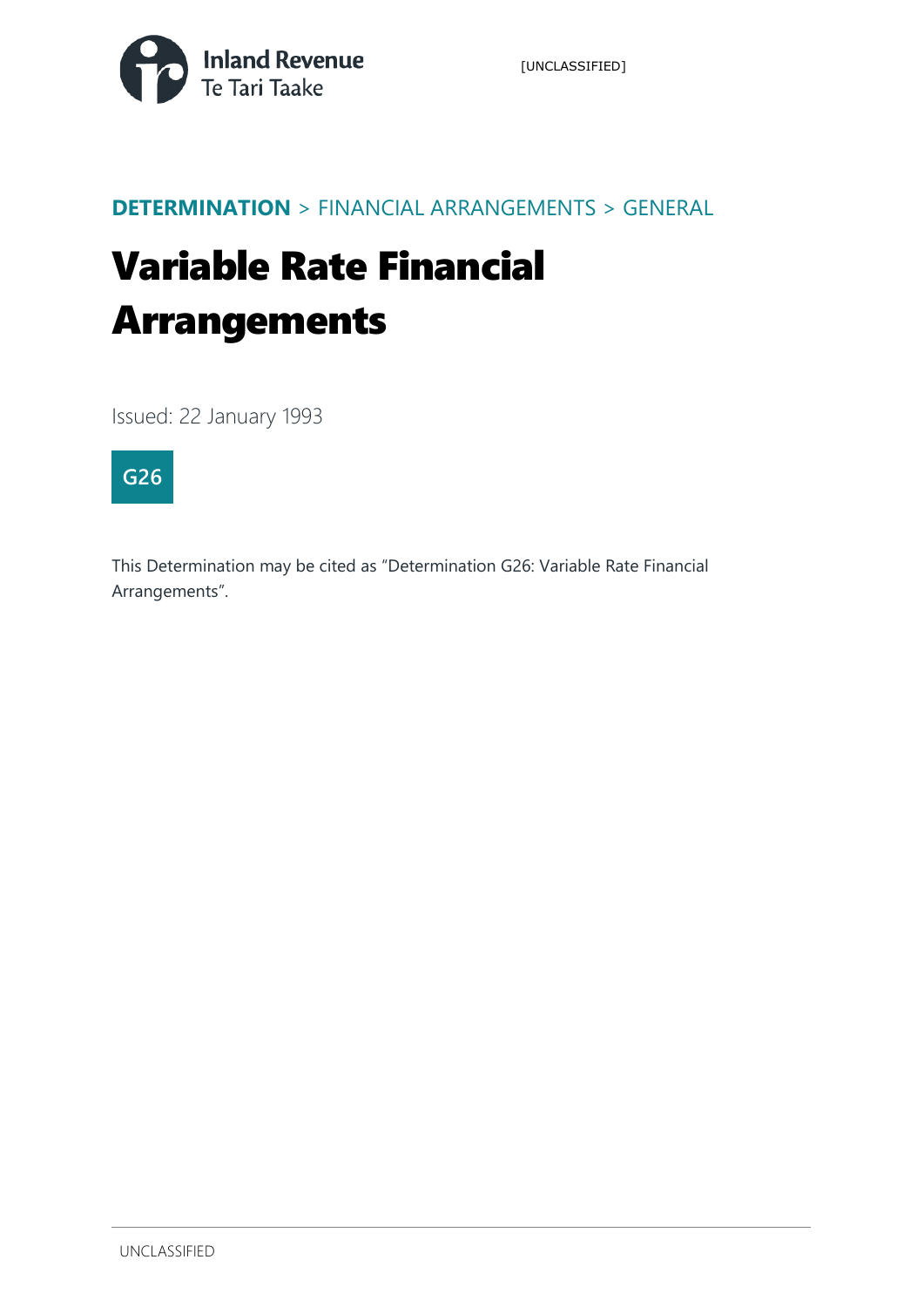

# 1 Explanation (which does not form part of the determination)

1. Determination G26 applies to variable rate financial arrangements on which Interest is paid at least annually. Any income or expense relating to a variable rate financial arrangement must be accrued. Determination G26 sets out two alternative methods by which this should be done, and explains the circumstances in which each should be used.

A variable rate arrangement may be a floating rate arrangement or a reviewable rate arrangement.

**Floating rate arrangements** are those where the Interest rate is reset periodically according to a predetermined formula. The formula links the Interest rate to an indicator rate such as the bank bill or interbank rate.

**Reviewable rate arrangements** are those where the Interest rate is set periodically in line with market rates. Any change in the Interest rate reflects and is consistent with changes in market Interest rates. The most common form of reviewable rate loan is a mortgage where the Interest rate is subject to periodic review by the lender.

- 2. The income or expense in relation to a variable rate arrangement could consist of:
	- (a) Periodic Interest payments as determined from time to time;
	- (b) A premium or discount on the issue or face value of the arrangement;
	- (c) Fees paid or received in relation to the arrangement.

These amounts must be accrued.

- 3. The methods provided in this determination separately accrue:
	- (a) Periodic Interest on a daily basis over the income year to which it relates;

(b) Any discount or premium and fees over the term of the arrangement, on either a straight line basis (Method A) or a yield to maturity basis (Method B).

4. The critical factor in deciding whether Method A or Method B applies to an arrangement is the size of the premium or discount (including fees) relating to the arrangement.

(a) Method A applies to financial arrangements where there is a small (or no) discount or premium. These are arrangements where the discount or premium and fees (non-contingent fees with a limit of 2% of the core acquisition price, plus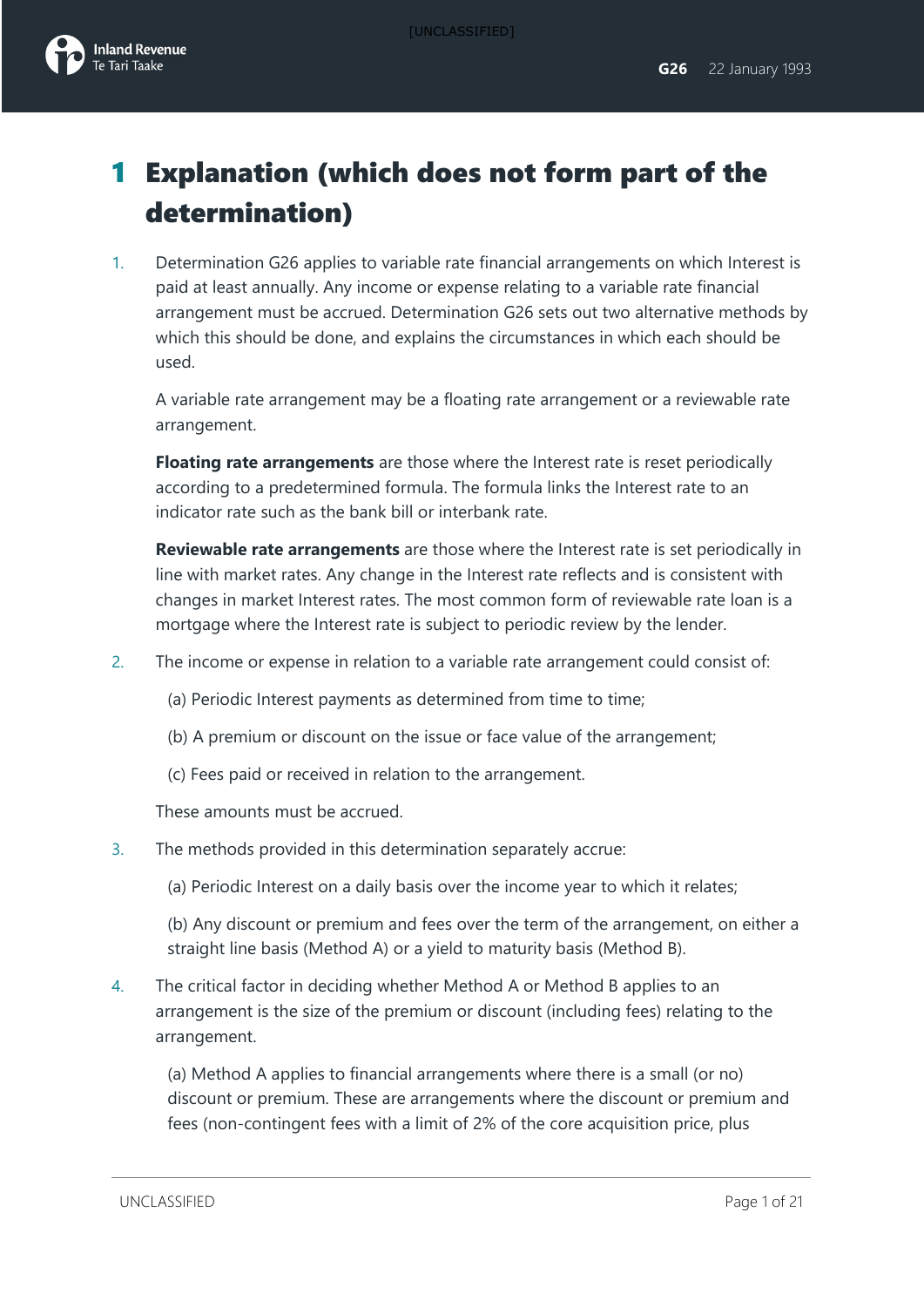

contingent fees) is less than 2% of the average amount of principal outstanding over the term of the arrangement. (For a full definition see clause 5 - Interpretation).

(b) Method B is of general application, and may be applied to any variable rate financial arrangement within the scope of this determination.

- 5. **Method A** permits the spreading of fees and premium or discount over the term of a financial arrangement on a straight line basis, in proportion to the principal outstanding. The simplest case of Method A occurs where the principal is fixed throughout the term. In that case, the premium or discount and fees are spread on a straight line basis over the term of the arrangement.
- 6. **Method B** can be applied regardless of the amount of fees and premium or discount. It requires the fees and premium or discount to be spread on a yield to maturity basis. Since the future cashflows are not known, the actual yield to maturity rate cannot be calculated, but must be estimated. This is done by using the initial Interest rate (or price or index) and assuming that this rate will apply throughout the term of the financial arrangement.

The spreading of fees and premium or discount may be done on either a per Period basis or a per income year basis. To calculate the yield to maturity, Method B uses either Determination G3: Yield to Maturity Method or Determination G10B: Present Value Calculation Methods and G11A: Present Value Based Yield to Maturity Method.

- 7. It is important to note that in both Method A and Method B there is no recalculation or respreading of fees and discount or premium, when there is a change in Interest rate, price, or index. The spreading is done only once, at either the date of acquisition or issue as the case may be.
- 8. Interest is calculated separately for each period (or income year) depending on the actual Interest rate applying in the Period (or the Periods within that income year).
- 9. A holder of a variable rate financial arrangement to which this determination applies may bring any fees or premium received at the date of issue of the financial arrangement into income at that time.
- 10. Those taxpayers to whom section 64C(2A) of the Act applies should use Determination G24: Straight Line Method.

# 2 Reference

This determination is made pursuant to section 64E(1)(b) of the Income Tax Act 1976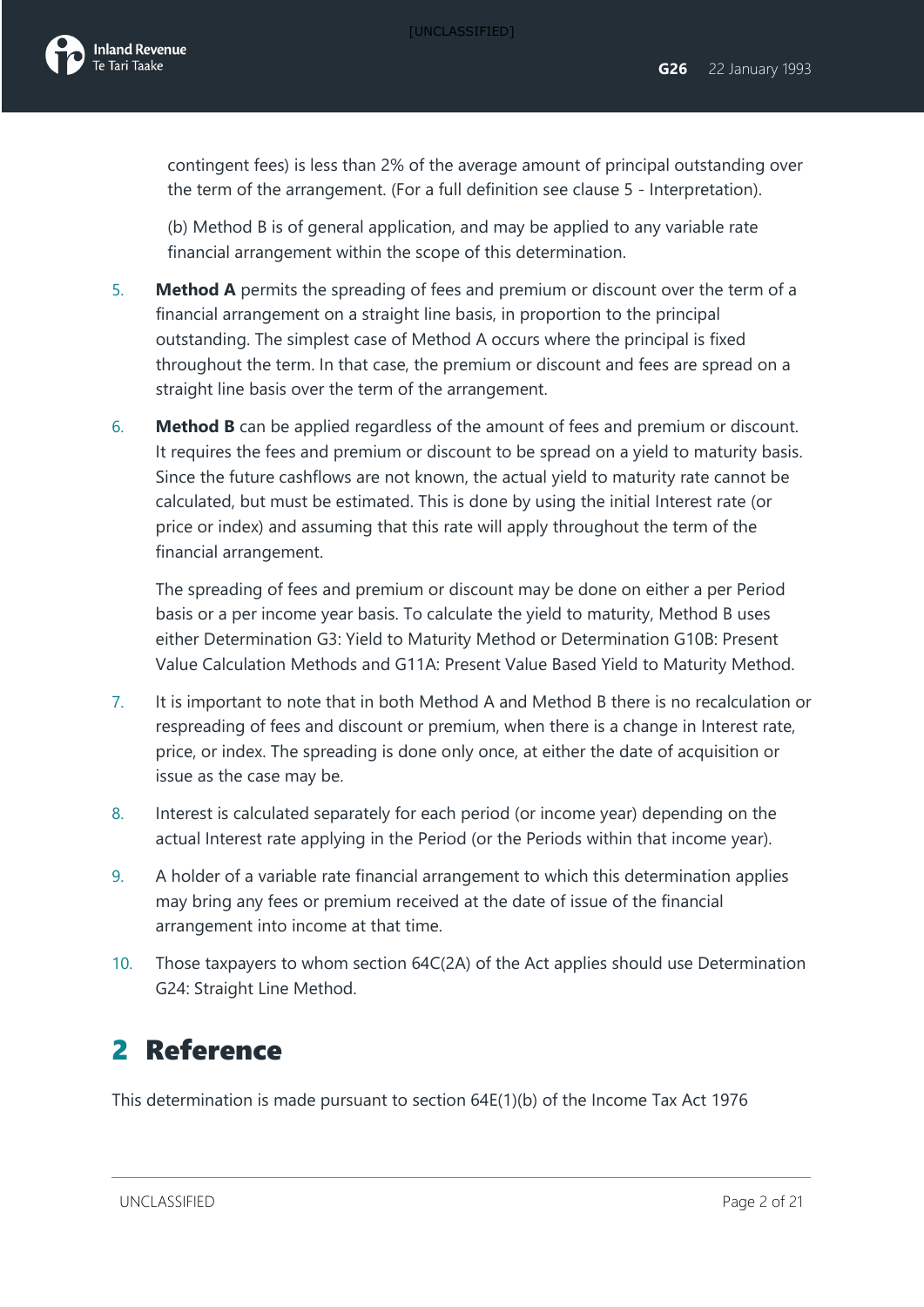

# 3 Scope

Determination G26 shall be applied to any variable rate financial arrangements where:

(a) All of the amounts payable (other than the principal, any discount or premium, and any fees) are either:

(i) set periodically according to a predetermined formula. That formula must link the amounts payable to economic, commodity, industrial, or financial indices or prices, or banking rates, or general commercial rates; or

(ii) set periodically by reference to market interest rates; and

(b) The amounts of principal (including any fees and any premium or discount) and the times or intervals at which they are to be advanced and repaid, are known, or are able to be determined, or can reasonably be anticipated, as at the first balance date after issue or acquisition.

(c) Interest is paid at least annually.

Determination G26 provides two alternative methods acceptable for the purposes of section 64C(3) of the Act.

(NOTE: A determination to which Determination G26 refers may be changed or rescinded by a new determination made by the Commissioner. In such a case, a reference to the old determination is taken to be extended to the new determination.)

# 4 Principle

1. The income deemed to be derived or expenditure deemed to be incurred by a person in a Period (or income year) is calculated by adding together:

(a) The amount of the Total Finance Charges Excluding Interest allocated to that Period (or income year); and

- (b) The amount of Interest payable or receivable in that Period (or income year).
- 2. Method A and Method B find and then allocate the Total Finance Charges Excluding Interest to each Period (or an income year) of the financial arrangement. Once this amount has been allocated, the amount of Interest payable or receivable in that Period (or income year) is added to it. This gives the income or expenditure for each Period (or income year) of the financial arrangement.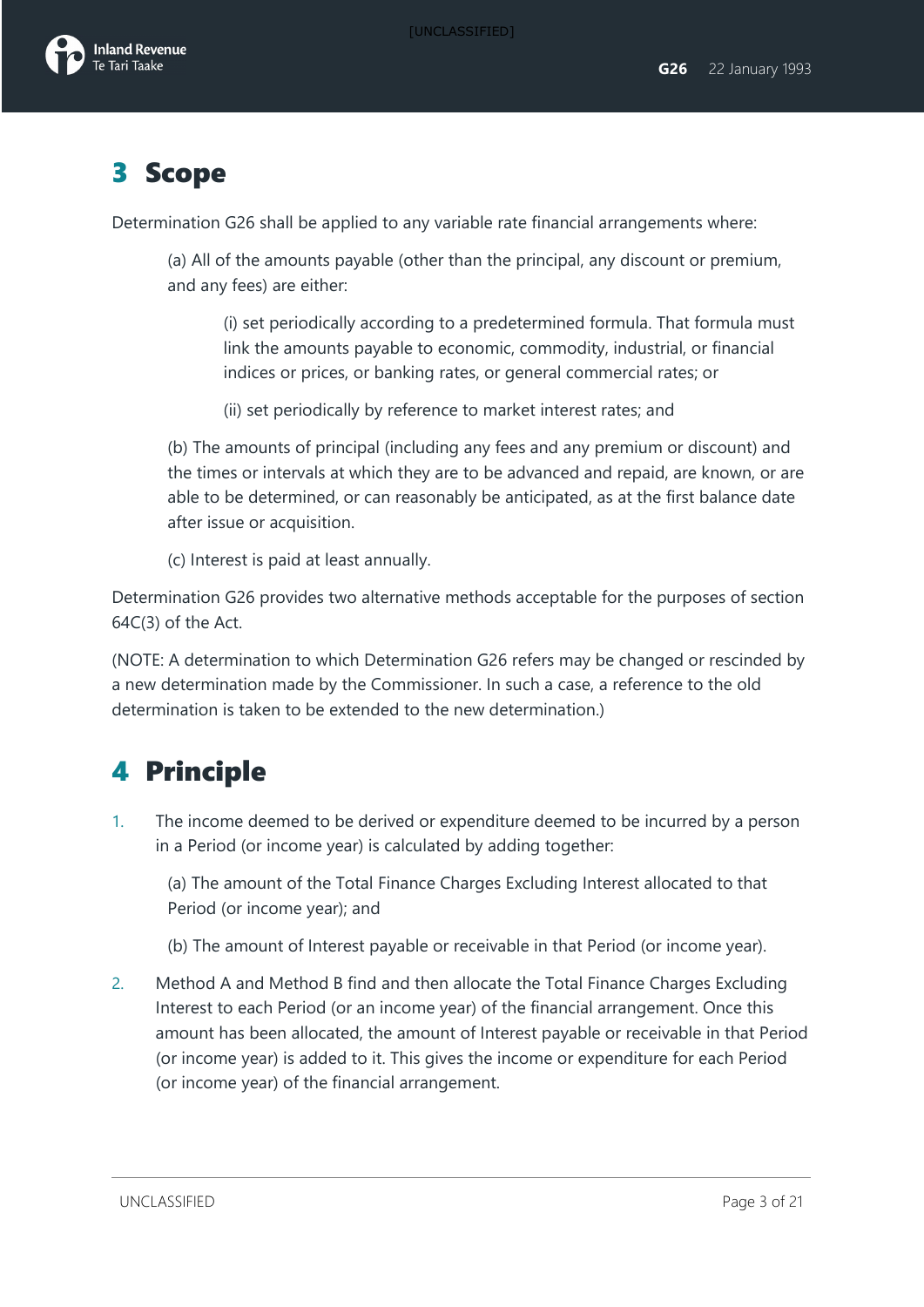

(a) Method A may only be applied to Small Discount or Premium Financial Arrangements. It results in an allocation to each Period proportionate to the amount of principal outstanding in that Period, and the length of that Period.

(b) Method B may be applied to other financial arrangements. It assumes that the rate, price or index known to apply in the first Period applies to all subsequent Periods. The Act and determinations are used to spread the Total Finance Charges over the term of the financial arrangement. The assumed Interest content of the Total Finance Charges in each Period (or in each income year) is then subtracted.

The yield to maturity method or other permissible method would be used for calculation purposes.

# 5 Interpretation

1. In this determination, unless the context otherwise requires—

Expressions used have the same meanings as in the Act and where a word or expression is given a particular meaning for the purposes of sections 64B to 64M of the Act, it shall have the same meaning as in this determination.

"the Act" means the Income Tax Act 1976:

"Interest" does not have the meaning given in section [2](javascript:void(0)) of the Act. Rather for the purposes of this determination it means any periodic payment in relation to the financial arrangement, to the extent intended to provide a return to the lender on the sums provided to the borrower. It does not include fees, discounts, or premiums, or payments effecting a reduction of principal.

"Period" means a term commencing immediately after a payment is payable or receivable, and ending when the next payment is payable or receivable. Where the Period is longer than one year, the Period is deemed to comprise one or more Periods each of one year followed (or preceded, at the option of the holder or issuer as the case may be) by a Period of less than one year.

The duration of the financial arrangement should be evenly divided into Periods, which may be measured in days, weeks, fortnights, months, quarters, half years, or years. If an even division is not possible, then the remainder should be treated as a partial Period, and expressed as a fraction of a full Period.

$$
m \times \frac{n}{o}
$$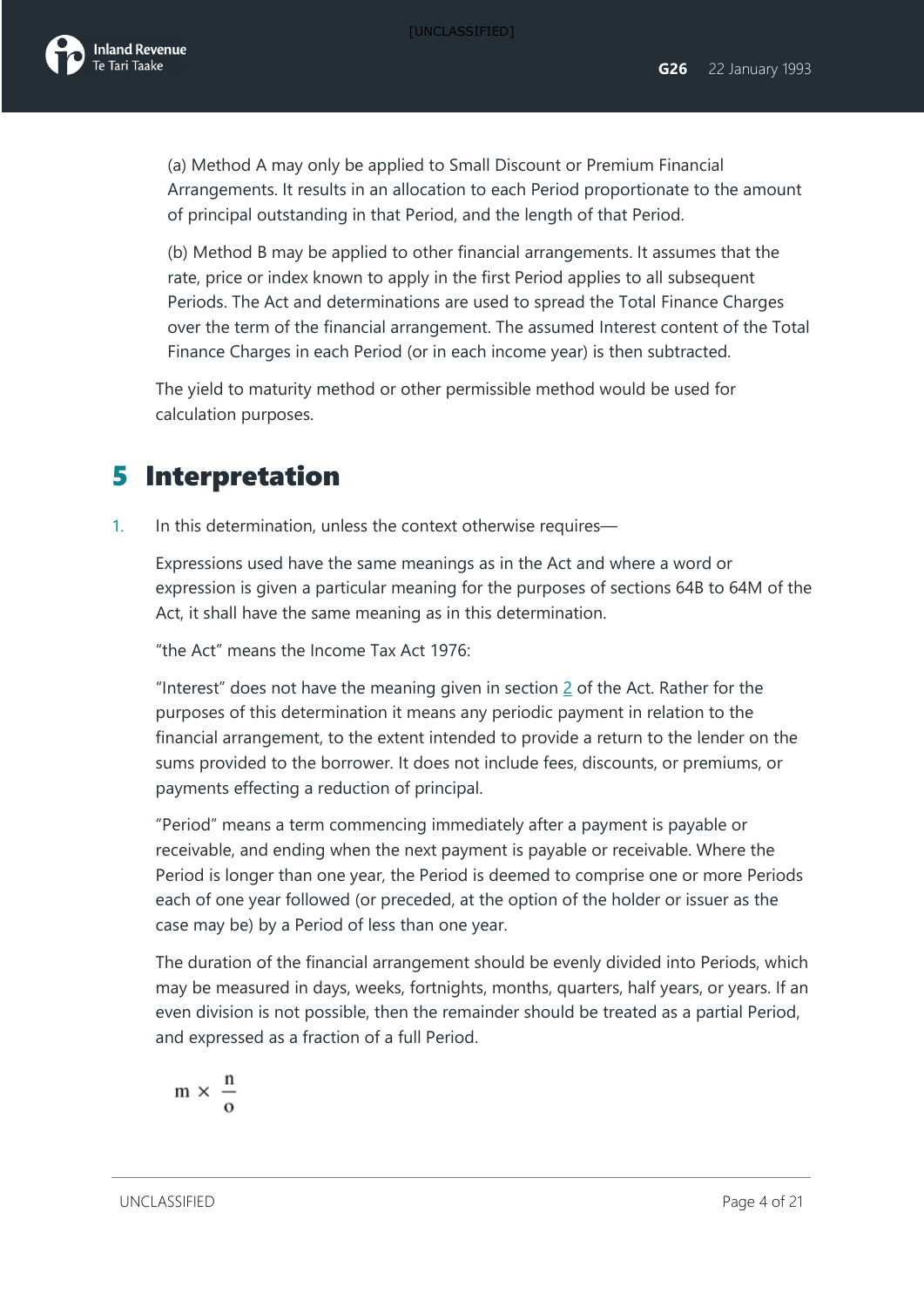

where

m = the number of days in the partial Period

n = number of full Periods in a year

o = number of days in a year

For example, if all other Periods are measured in months then a Period of 5 days would be treated as

$$
5 \times \frac{12}{365} = 0.1644
$$
 of a month

There must be no more than two partial Periods in any financial arrangement.

"Small Discount or Premium Financial Arrangements" means a financial arrangement to which this determination applies, in respect of which—

(a) The only variable parts of an amount payable comprise Interest which is:

(i) Payable at yearly or more frequent intervals; and

(ii) Is calculated on the amount of the principal outstanding from time to time since the previous Interest payment (or since the date of issue or acquisition if that is later); and

(b) The amount of the Total Finance Charges Excluding Interest (ignoring whether it is a positive or negative amount) is not more than the product of:

(i) Two per cent; and

(ii) The expected term of the financial arrangement calculated in years and fractions of a year; and

(iii) The time-weighted average amount of principal that is reasonably expected to be outstanding during the expected term of the financial arrangement.

Clause 7 of this determination provides examples which show whether or not a financial arrangement is a Small Discount or Premium Financial Arrangement.

"Total Finance Charges" in relation to a financial arrangement means—

(a) For an issuer, the total of all amounts payable by the issuer less the total of all amounts receivable by the issuer, pursuant to the financial arrangement;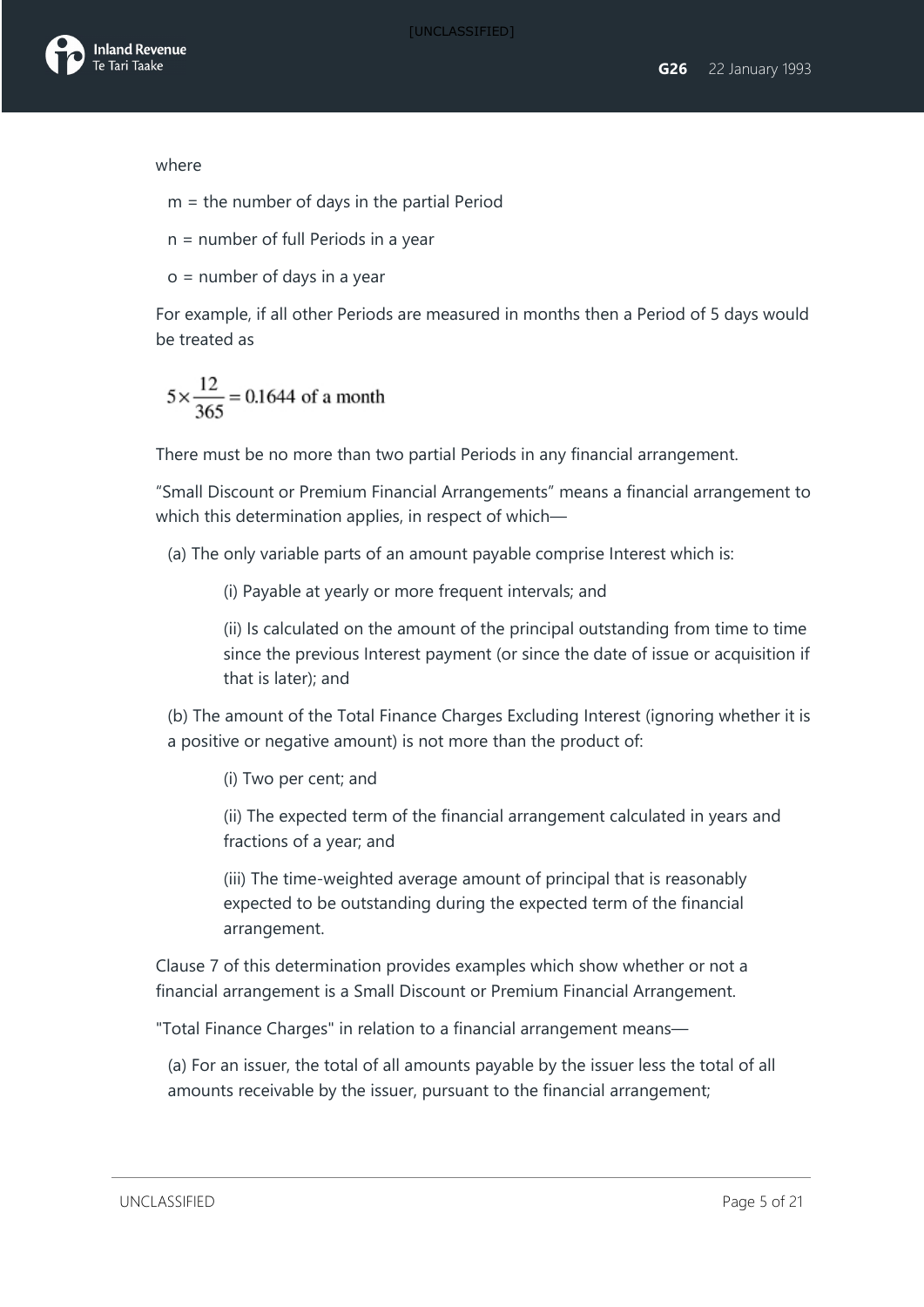(b) For a holder, the total of all amounts receivable by the holder less the total of all amounts payable by the holder, pursuant to a financial arrangement.

Any fees payable in relation to the financial arrangement must be reduced by the amount of item z as defined in sections 64BA(2) or 64BA(3) of the Act.

"Total Finance Charges Excluding Interest" in relation to a financial arrangement means the Total Finance Charges excluding all amounts of Interest payable or receivable.

2. For convenience, words and phrases defined in this determination are indicated by initial capital letters, but the absence of a capital letter shall not alone imply that the word or phrase is used with a meaning different from that given by its definition.

# 6 Method

- 1. A person may apply Method A to Small Discount or Premium Financial Arrangements, and Method B to any other financial arrangement. In order to determine whether Method A can be applied, use the criteria outlined in the Interpretation clause of this determination.
- 2. Method A shall be applied in respect of Periods. Method B may be applied either in respect of income years or Periods.
- 3. The proviso to paragraph (a) of section 64C(3) of the Act allows for another method, similar to those in this determination, to also be used.
- 4. Once a method has been selected for a financial arrangement, that method must be applied until that financial arrangement matures or is remitted, sold, or otherwise transferred by the person unless the prior consent of the Commissioner to adopt another method is obtained. (The Commissioner's consent may be given conditionally).
- 5. A person who:

(a) is a holder; and

(b) who receives a premium or fee on the issue or acquisition of a financial arrangement

may elect to include that fee or premium in the income derived by that person in the income year of issue or acquisition.

6. The formula

 $x + y$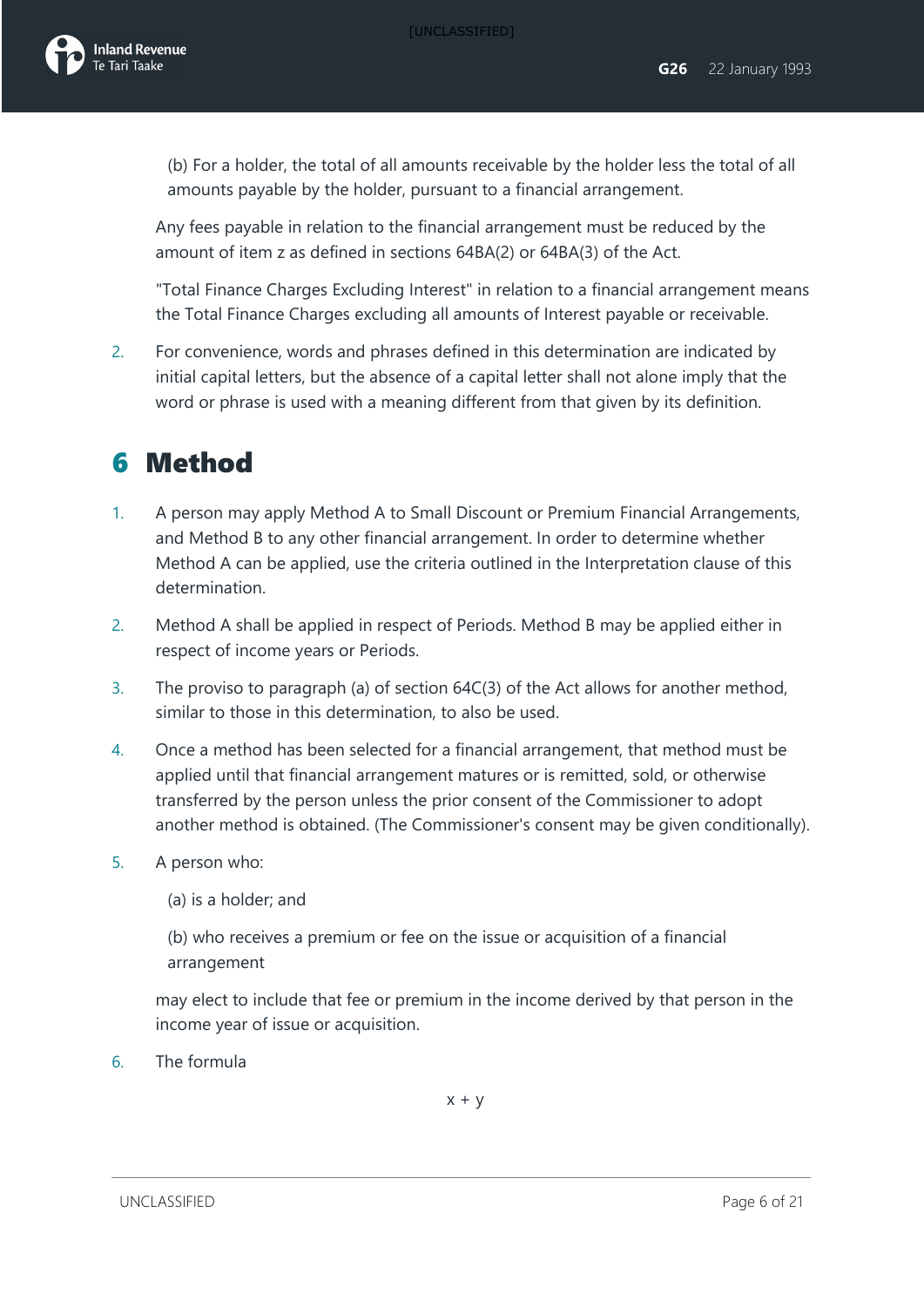is used to calculate the income derived or expenditure incurred by a person in a Period (or an income year) in relation to the financial arrangement. In this formula:

x is the amount of Total Finance Charges Excluding Interest allocated to that Period (or to that income year); and

y is the amount of Interest payable or receivable in that Period (or that income year).

- 7. Method A and Method B differ in the method used to calculate the value of x.
	- (a) Under Method A

$$
x = \frac{a \times b \times c}{d}
$$

where,

a is the Total Finance Charges Excluding Interest payable by the issuer or receivable by the holder as the case may be;

b is the length of the Period ( $b = 1$  if the Period in question is a full Period, or, for a partial Period, b = a fraction calculated in accordance with the formula given in the clause 5 Interpretation);

c is the amount of principal outstanding during the Period;

d is the sum of all items ( $b \times c$ ) calculated in respect of every Period;

(b) Under Method B

$$
x = e - f
$$

Since, in a variable rate arrangement, the rate, price, or index varies during the term of the arrangement, the assumption is made that the rate, price or index that applies to the first Period after the date of issue or acquisition applies to all Periods of the financial arrangement. Using the assumption:

e is the income derived, or the expenditure incurred, for a Period (or income year); and

f is the Interest deemed to be payable by the issuer or receivable by the holder as the case may be.

The yield to maturity method is used in accordance with the Act and determinations to decide the value of "e".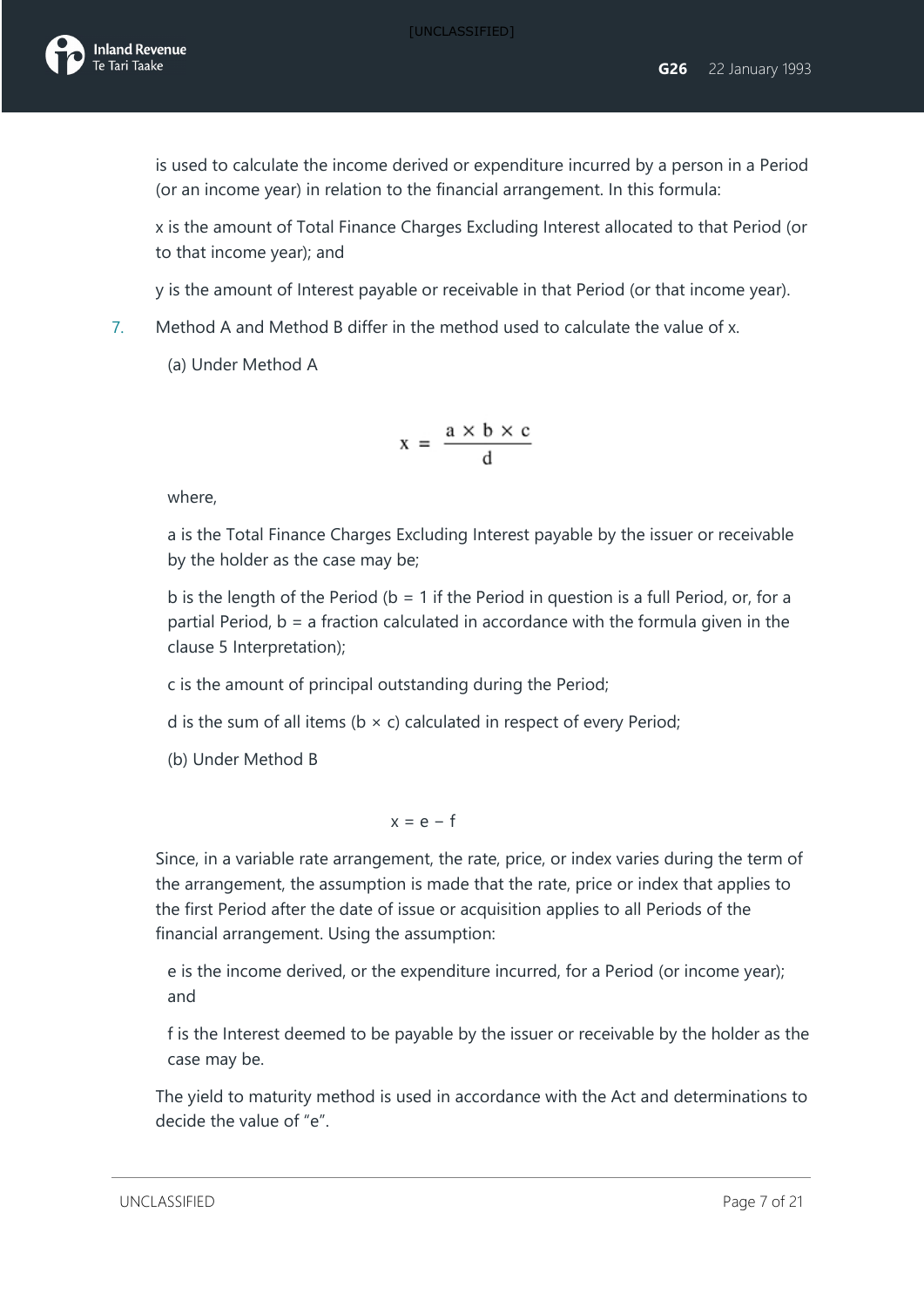8. Amounts calculated using this determination should be apportioned between income years using Determination G1A: Apportionment of Income and Expenditure on a Daily Basis.

# 7 Examples

### 1. **Example A (illustrating Method A)**

On 12 February 1991 a company issues notes with a face value of \$10,000 for 5 years, at an interest rate of bank bill plus 0.75% pa payable half yearly in arrears. The notes are issued at a discount of 5%. The borrower is a New Zealand company. Contingent fees of 2.5% of \$10,000 are payable by the borrower; there are no non-contingent fees.

There is no change in the principal outstanding over the 5 years. The average principal outstanding is therefore \$10,000, both overall and within each half year Period.

(a) Before calculating the amount of expenditure deemed to be incurred by the borrower over the term of the arrangement, it is first necessary to determine whether Method A or Method B is to be used. For Method A to be used, the arrangement must satisfy the criteria for a Small Discount or Premium Financial Arrangement (see clause 5 Interpretation).

In this example, the Total Finance Charges Excluding Interest payable by the borrower are calculated as follows:

\$10,000 principal payable + 250 fees paid  $-9,500$  principal received  $a = 750$ 

Ignoring sign, \$750 is less than the amount which determines whether or not Method A can be used, calculated as follows:

 $2\%$   $\times$  the expected term of the financial arrangement calculated in years and fractions of years (5)  $\times$  the average principal outstanding (\$10,000)

 $2\% \times 5 \times 10,000 = $1,000$ 

So Method A of this determination may be applied.

(b) The expenditure deemed to be incurred by the borrower in a specific Period is calculated using the formula

 $x + y$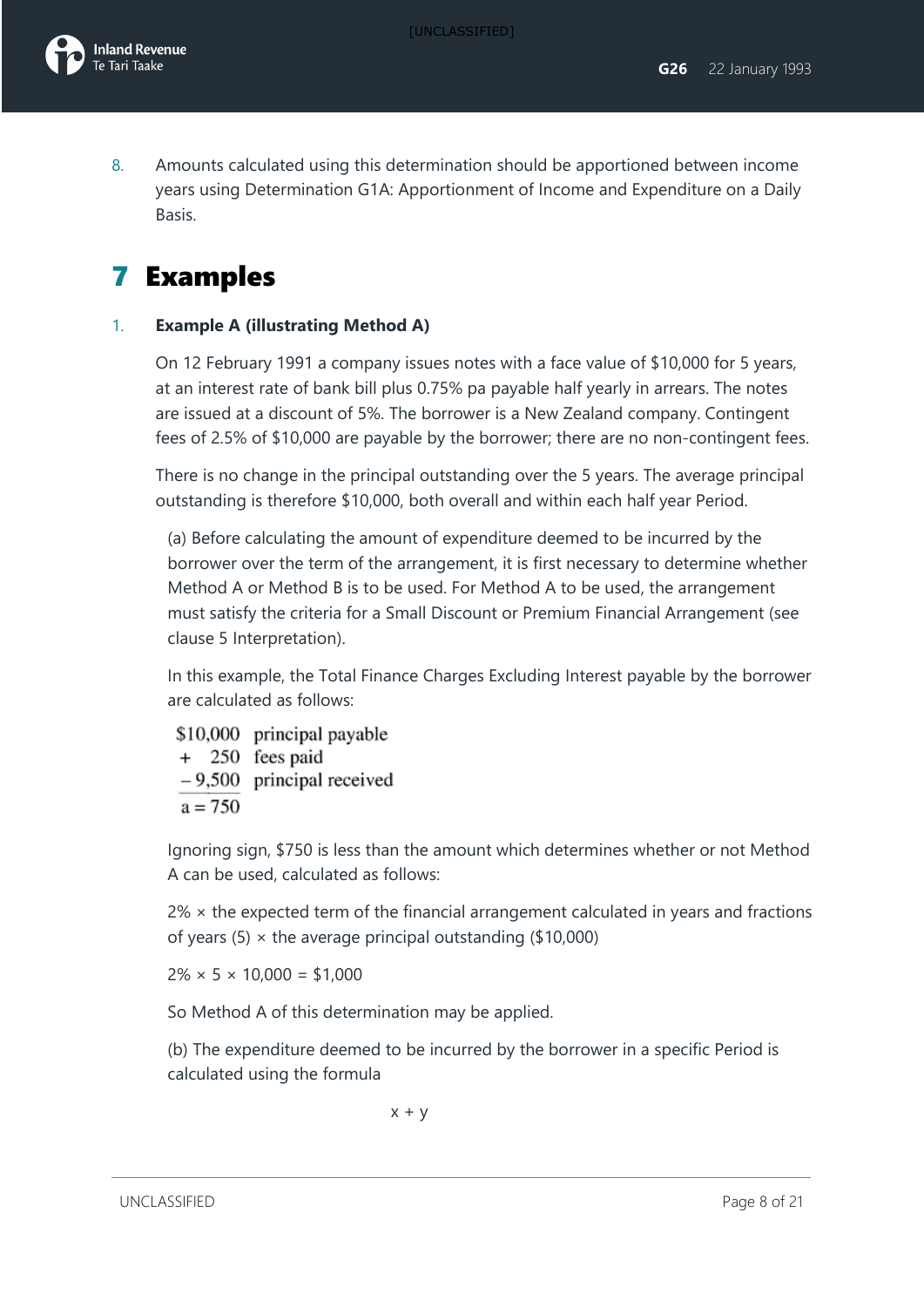(i) x is the amount of Total Finance Charges Excluding Interest allocated to that Period. Using Method A

$$
x = \frac{a \times b \times c}{d}
$$

where

a = the Total Finance Charges Excluding Interest payable by the issuer or receivable as the case may be;

b = the length of the Period

= 1 throughout the time of the financial arrangement, as all of the Periods are the same length (half a year)

 $c =$  the amount of principal outstanding during the Period;

- $=$  \$10,000 in all Periods.
- $d =$  the sum of all items (b  $\times$  c) calculated in respect of every Period;

 $= 1 \times $10,000 \times 10$  (as there are 10 half year Periods);

 $=$  \$100,000.

Therefore, 
$$
x = \frac{750 \times 1 \times 10,000}{100,000}
$$
  
= \$75 for each half year Period.

(ii) y is the amount of Interest payable or receivable in the Period.

Therefore, in this example,

y = Interest calculated at the bank bill rate plus 0.75%.

(iii) Therefore, the expenditure incurred by the borrower in each half year would be:

 $x + y$ 

(\$75 + Interest calculated at the bank bill rate plus 0.75%)

This expenditure would be spread using Determination G1A: Apportionment of Income and Expenditure on a Daily Basis.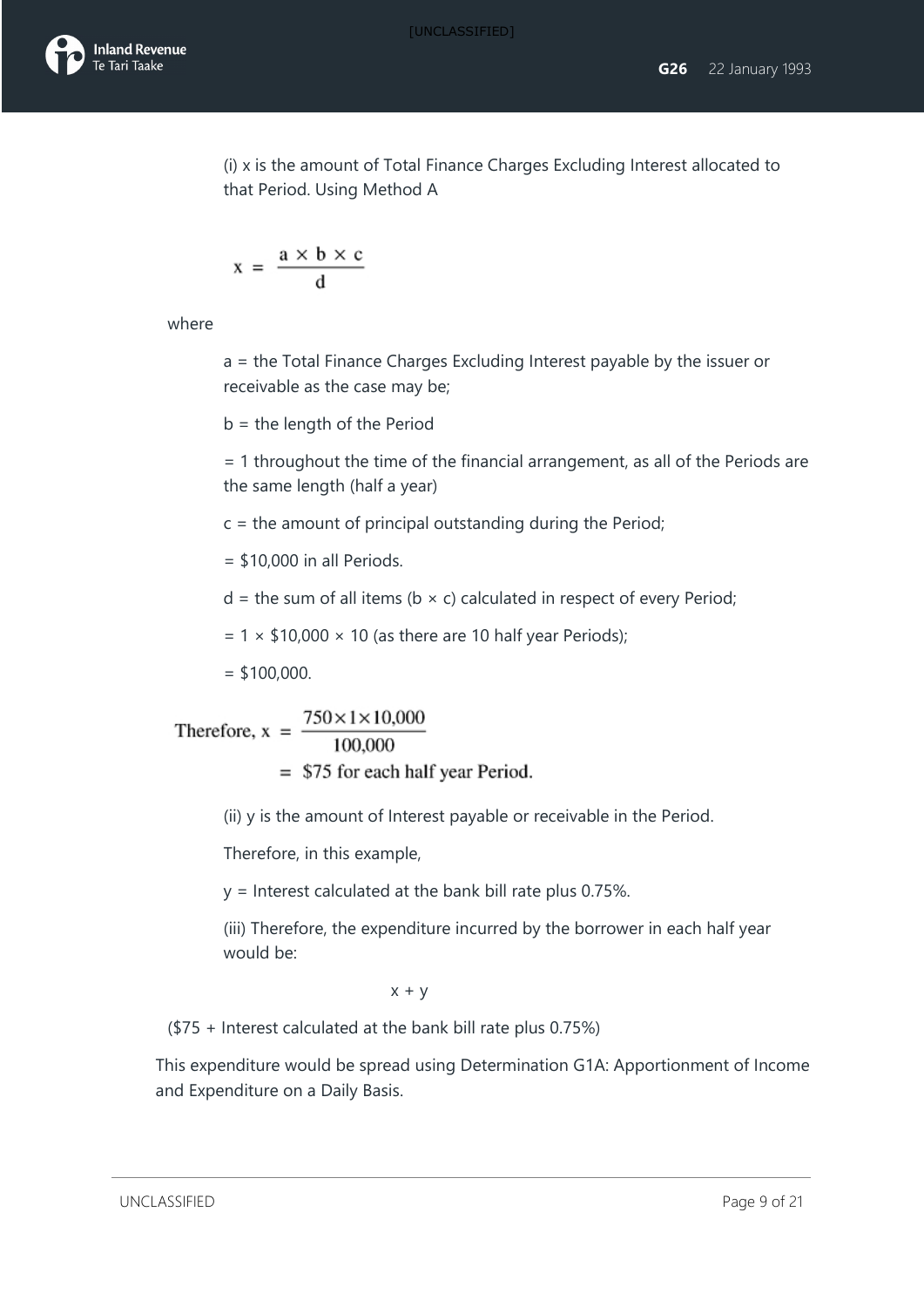

If the fees were payable to a holder who was a New Zealand taxpayer (but not a cash basis holder), this taxpayer would be deemed to have derived similar amounts of income.

### 2. **Example B (a further illustration of Method A)**

On 12 February 1991 a company issues notes with a face value of \$10,000 for five years at an interest rate of bank bill plus 0.75% pa payable half yearly in arrears. The notes are issued at a discount of 4.5%. The borrower is a New Zealand company.

\$2,000 of the face value of the notes is to be repaid on each anniversary of the issue. There are no fees.

The length of each Period is measured in half years, so  $b = 1$  throughout.

The average principal outstanding over the five years is:

 $\frac{(10,000+8,000+6,000+4,000+2,000)}{4} = $6,000$ 5

(a) Decide whether Method A can be applied.

The Total Finance Charges Excluding Interest payable by the borrower are equal to:

\$10,000 principal payable 0 fees paid  $+$  $-9,550$  principal received (after discount)  $a = 450$ 

Ignoring sign, this is less than:

 $2\% \times 5$  (years)  $\times$  6,000 (average principal outstanding) = \$600

So Method A of this determination may be applied.

(b) Calculate the value of x

The following table sets out the allocation of the Total Finance Charges Excluding Interest: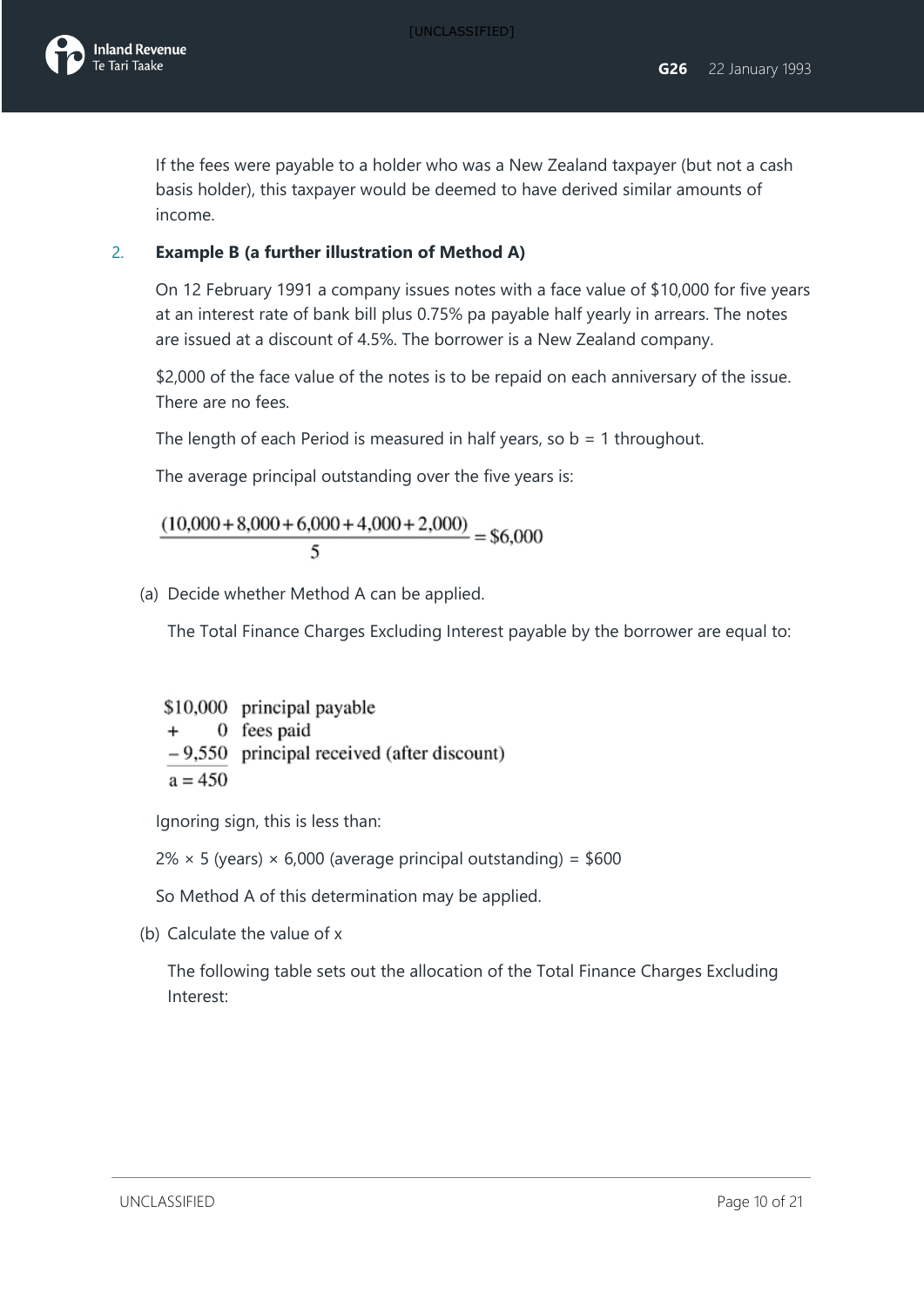

| Half Year | Principal   | Sum of          | Allocation            |
|-----------|-------------|-----------------|-----------------------|
| Period    | Outstanding | $(b \times c)$  | $a \times b \times c$ |
| $b = 1$   | c           |                 | d                     |
|           | \$          | \$              | \$                    |
| 1         | 10,000      | 10,000          | 75                    |
| 2         | 10,000      | 10,000          | 75                    |
| 3         | 8,000       | 8,000           | 60                    |
| 4         | 8,000       | 8,000           | 60                    |
| 5         | 6,000       | 6,000           | 45                    |
| 6         | 6,000       | 6,000           | 45                    |
| 7         | 4,000       | 4,000           | 30                    |
| 8         | 4,000       | 4,000           | 30                    |
| 9         | 2,000       | 2,000           | 15                    |
| 10        | 2,000       | 2,000           | $\frac{15}{2}$        |
|           |             | 60,000<br>Total | 450                   |

(i)  $y =$  Interest on the principal outstanding in the half year at the bank bill rate plus 0.75% p.a.

(ii) The expenditure incurred by the borrower in each half year Period would be:

x (calculated in accordance with the above table)  $+$  y

This expenditure would be spread using Determination G1A: Apportionment of Income and Expenditure on a Daily Basis.

If the fees were payable to a holder who was a New Zealand taxpayer (but not a cash basis holder), this taxpayer would be deemed to have similar amounts of income.

### 3. **Example C (another illustration of Method A)**

This is similar to Example B, but issued at a premium, and seen from the holder's viewpoint. It is somewhat artificial, in order to illustrate a point.

On 12 February 1991 a company borrows \$10,000 for 5 years at an interest rate of bank bill plus 2% p.a. payable half yearly in arrears.

The money is raised by issuing notes at a premium of 5%. The purchaser is a New Zealand company. Contingent fees of 2% are payable by the issuer to the purchaser (holder).

\$2,000 of the face value of the notes is to be repaid on each anniversary of the issue. The length of each Period is measured in half years, so  $b = 1$  throughout.

The average principal outstanding over the five years is: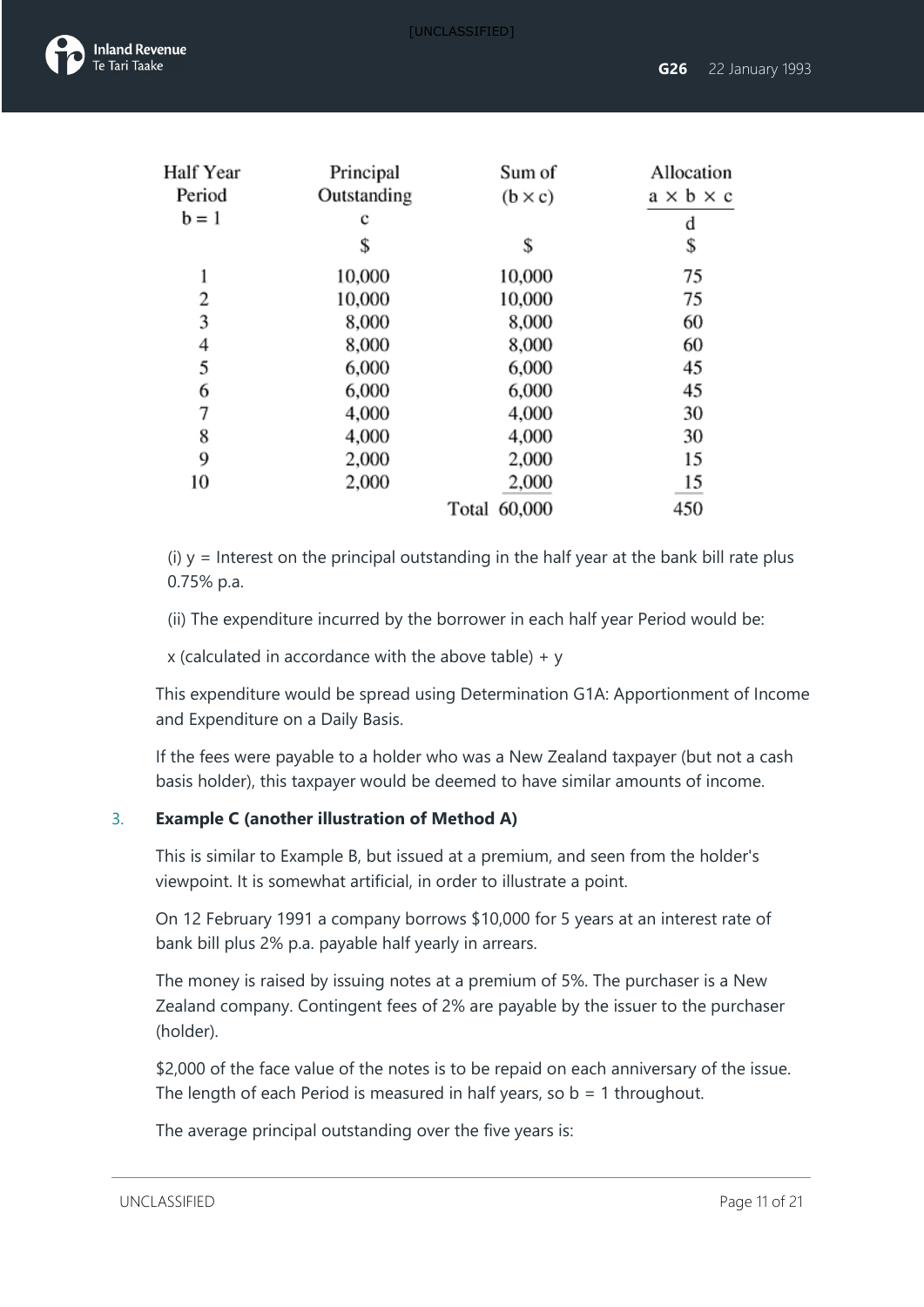



$$
\frac{(10,000+8,000+6,000+4,000+2,000)}{5} = $6,000
$$

(a) Decide whether Method A can be applied.

The Total Finance Charges Excluding Interest payable to the lender are equal to:

|            | \$10,000 principal payable |
|------------|----------------------------|
|            | + 200 fees received        |
|            | $-10,500$ principal paid   |
| $a = -300$ |                            |

Ignoring sign, this is less than:

 $2\% \times 5 \times 6,000 = $600$ 

So Method A of this determination may be applied.

(b) The income deemed to be derived by the holder in a Period is calculated using the formula

 $x + y$ 

(i) Calculate the value of x

The following table sets out the allocation of the Total Finance Charges Excluding Interest:

| Half Year | Principal   | Sum of             | Allocation            |
|-----------|-------------|--------------------|-----------------------|
| Period    | Outstanding | $(b \times c)$     | $a \times b \times c$ |
| $b = 1$   | c           |                    | d                     |
|           | \$          | \$                 | \$                    |
| 1         | 10,000      | 10,000             | $-50$                 |
| 2         | 10,000      | 10,000             | $-50$                 |
| 3         | 8,000       | 8,000              | $-40$                 |
| 4         | 8,000       | 8,000              | $-40$                 |
| 5         | 6,000       | 6,000              | $-30$                 |
| 6         | 6,000       | 6,000              | $-30$                 |
| 7         | 4,000       | 4,000              | $-20$                 |
| 8         | 4,000       | 4,000              | $-20$                 |
| 9         | 2,000       | 2,000              | $-10$                 |
| 10        | 2,000       | 2,000              | $-10$                 |
|           |             | Total $d = 60,000$ | $-300$<br>$a =$       |

Note: x is negative because a premium has been paid.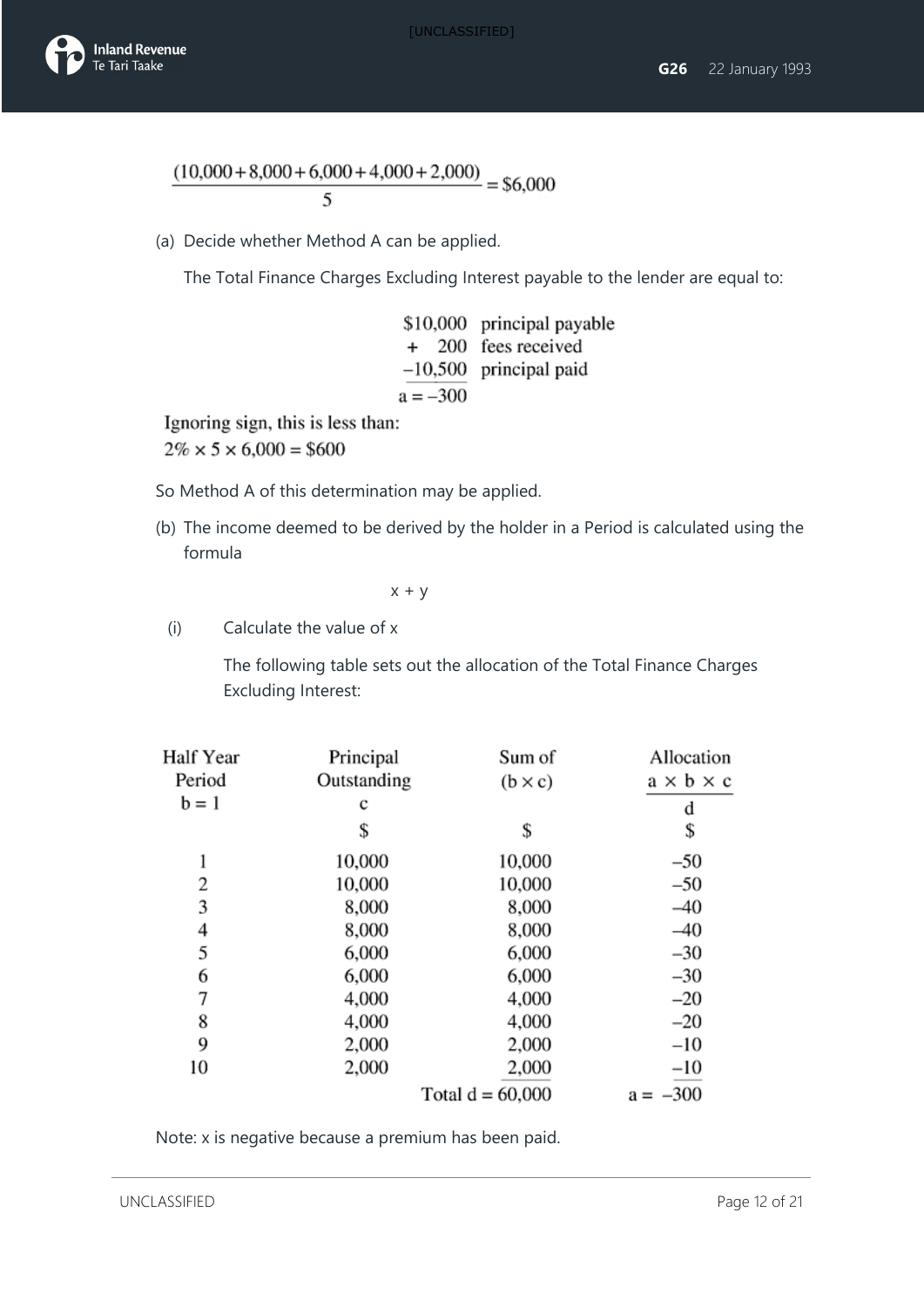(ii)  $y =$  Interest on the principal outstanding in the half year at the bank bill rate plus 2% p.a.

(iii) The income derived by the holder in each half year Period would be:

x (calculated in accordance with the above table)  $+ v$ 

This income would be spread using Determination G1A: Apportionment of Income and Expenditure on a Daily Basis.

### 4. **Example D (illustrating Method B on a Period Basis)**

This example uses Determination G3: Yield to Maturity Method.

A New Zealand company issues notes with a face value of \$10,000 for a term of 3 years at a discount of 10% (\$1,000). The Interest rate is equal to Libor plus 1% pa, and Interest is payable half yearly in arrears. There are no fees.

The Interest rate is 10% in the first Period after issue.

Assuming that this interest rate holds throughout the term of the notes, the yield to maturity is 14.21% pa, calculated at half yearly rests.

(a) Decide whether Method A can be applied.

Total Finance Charges Excluding Interest is equal to:

| S                        | 10,000      | principal payable                   |
|--------------------------|-------------|-------------------------------------|
| $+$                      | $^{(1)}$    | fees paid                           |
| $\overline{\phantom{0}}$ | 9,000       | principal received (after discount) |
|                          | $a = 1,000$ |                                     |

Ignoring sign, this is more than:  $2\% \times 3$  (years)  $\times$  10,000 (average principal outstanding) = \$600. Because the Small Discount or Premium criteria are not met, Method A may not be applied.

(b) The expenditure deemed to be incurred by the borrower in a Period is equal to

 $x + y$ .

(i) Calculate the value of x (Total Finance Charges Excluding Interest allocated to that Period)

 $x = e - f$ 

Method B assumes that the Interest rate applying in the first Period (10% in this example) applies throughout the financial arrangement.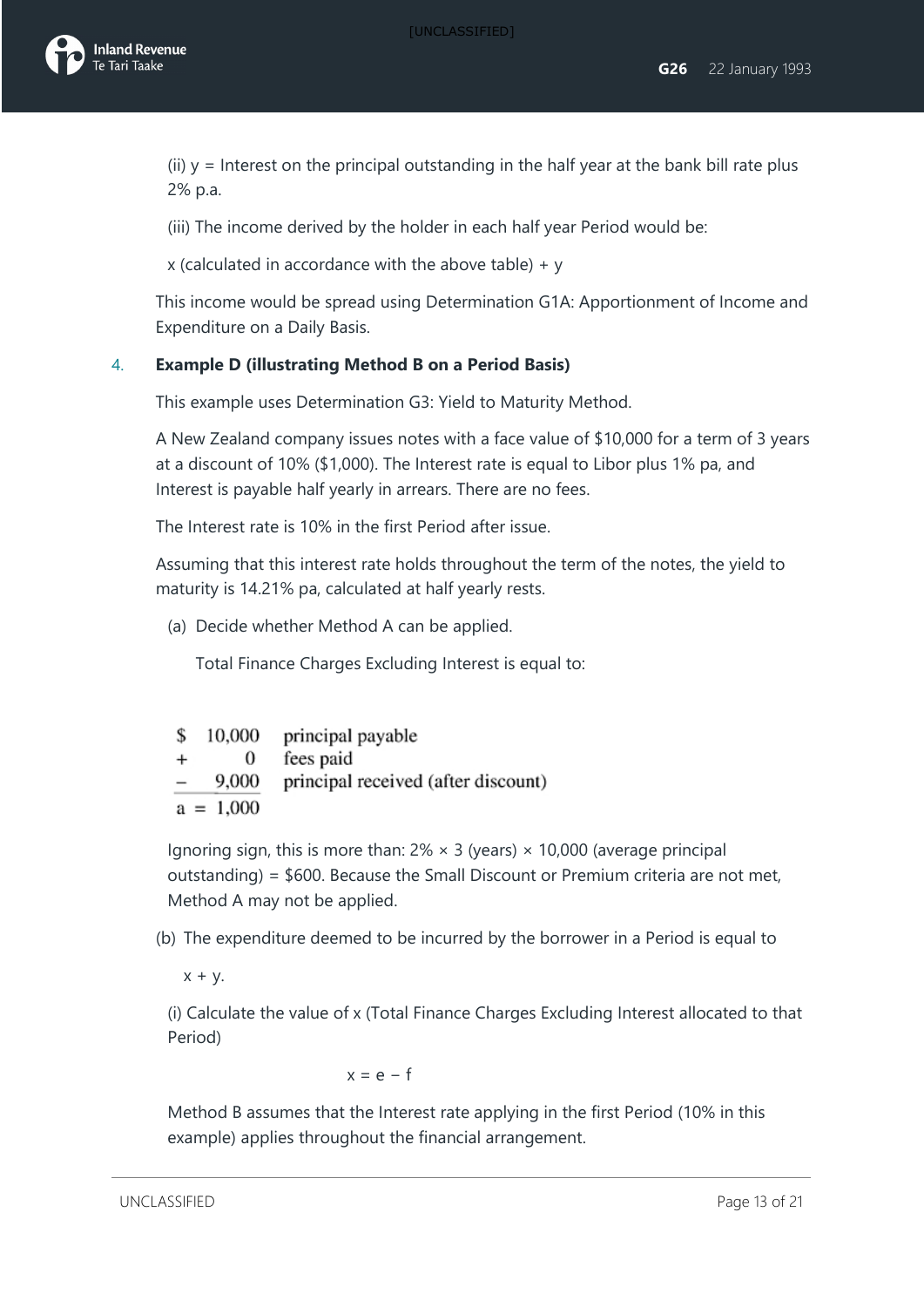

e is the Total Finance Charge. This is calculated using Determination G3: Yield to Maturity Method (or G10B in conjunction with G11A). The yield to maturity rate is 14.21% pa. (See table for the value of e in each Period.)

f is the Interest that would be payable by the borrower if the rate that applied in the first Period after the date of issue applied to all Periods of the financial arrangement.

Since the initial Interest rate is 10% in this example, f = 500 for each Period.

(ii)  $y =$  the actual Interest paid in a Period. Values for this example are shown in the table below.

(iii) The expenditure deemed to be incurred in each Period using Method B is calculated in the following table:

|        | Total<br>Finance | Interest<br>$(at 10\%$ pa) | Total<br>Finance | Actual<br>Interest | Actual<br>interest | Total<br>expenditure |
|--------|------------------|----------------------------|------------------|--------------------|--------------------|----------------------|
|        | Charges          | (2)                        | Charges          | rate               | payable            | deemed to            |
|        | (assuming        |                            | Excluding        | % pa               |                    | be incurred          |
|        | 10% pa           |                            | Interest         |                    |                    |                      |
|        | interest)        |                            |                  |                    |                    |                      |
|        | (1)              |                            |                  |                    |                    |                      |
| Period | e                |                            | $x = e - f$      |                    | у                  | $x + y$              |
| 1      | 640              | 500                        | 140              | 10                 | 500                | 640                  |
| 2      | 649              | 500                        | 149              | 11                 | 550                | 699                  |
| 3      | 660              | 500                        | 160              | 9                  | 450                | 610                  |
| 4      | 671              | 50                         | 171              | 9                  | 450                | 621                  |
| 5      | 683              | 500                        | 183              | 8                  | 400                | 583                  |
| 6      | 697              | 500                        | 197              | 8                  | 400                | 597                  |
|        | 4,000            | 3,000                      | 1,000            |                    | 2.750              | 3,750                |

#### NOTES:

(1) Based on a yield to maturity of 14.21% pa calculated using Determination [G3](javascript:void(0)) and an interest rate of 10% pa throughout.

(2) 10% is the rate applying in the first Period after issue.

Whole dollars and minor adjustments have been made to aid readability. The results still satisfy the requirements of Determination G2: Requirements as to Precision. That Determination allows for the use of results other than those calculated using the Yield to Maturity Method, provided they do not result in a difference of more than \$5 per period.

The total expenditure is confirmed as: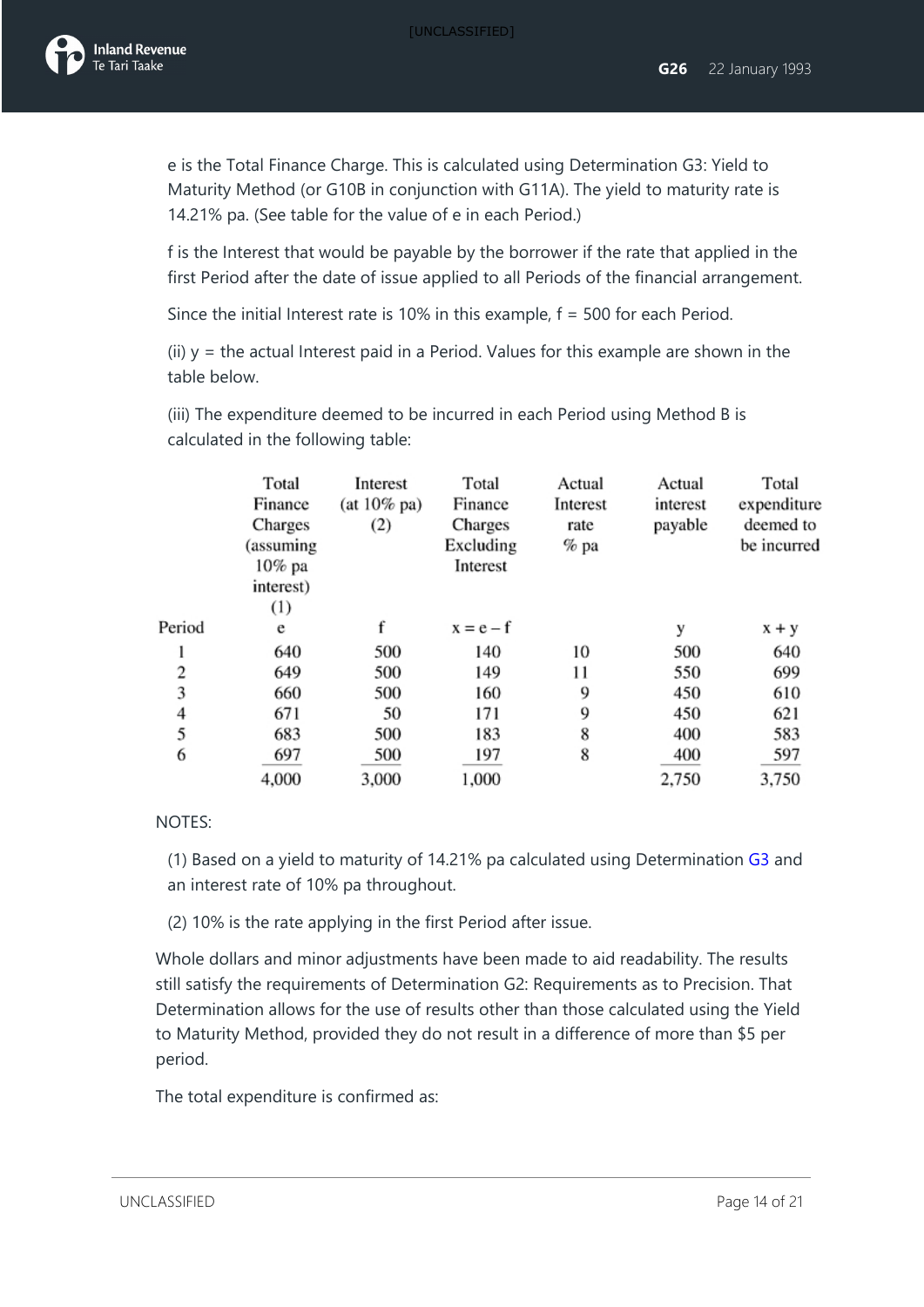

- \$ 1,000 discount  $(x)$
- + 2,750 interest actually payable (y)
- $$3,750$

(Note: In practice the expenditure in the final income year would be determined using the base price adjustment in section 64F of the Act.)

The expenditure for each Period would be apportioned using Determination G1A: Apportionment of Income and Expenditure on a Daily Basis.

If the fees were payable to a holder who was a New Zealand taxpayer (but not a cash basis holder), this taxpayer would be deemed to have derived similar amounts of income.

### 5. **Example E (illustrating the application of Methods A and B to a reviewable rate loan)**

A company borrows \$1,000,000 for 5 years. The loan will be repaid on a table mortgage basis over the 5 year period with yearly interest reviews. The initial interest rate is 14.5% pa. A fee of \$10,000 is charged when the loan is drawn down. The company is a New Zealand taxpayer and the issuer in relation to the financial arrangement.

For the purposes of this example, the total expenditure incurred has been calculated using both Method A and Method B.

### (a) Method A

The Total Finance Charges Excluding Interest payable by the issuer equals:

| \$              | 1,000,000    | principal payable  |
|-----------------|--------------|--------------------|
| $+$             | 10,000       | fees paid          |
| $\qquad \qquad$ | 1,000,000    | principal received |
|                 | $a = 10,000$ |                    |

Ignoring the sign, this is less than:

 $2\% \times 5 \times 653,736$  (average principal outstanding).  $=$  \$65,373

Therefore Method A may be applied.

The expenditure deemed to be incurred by the issuer is equal to  $x + y$ 

(i) Calculate the value of x.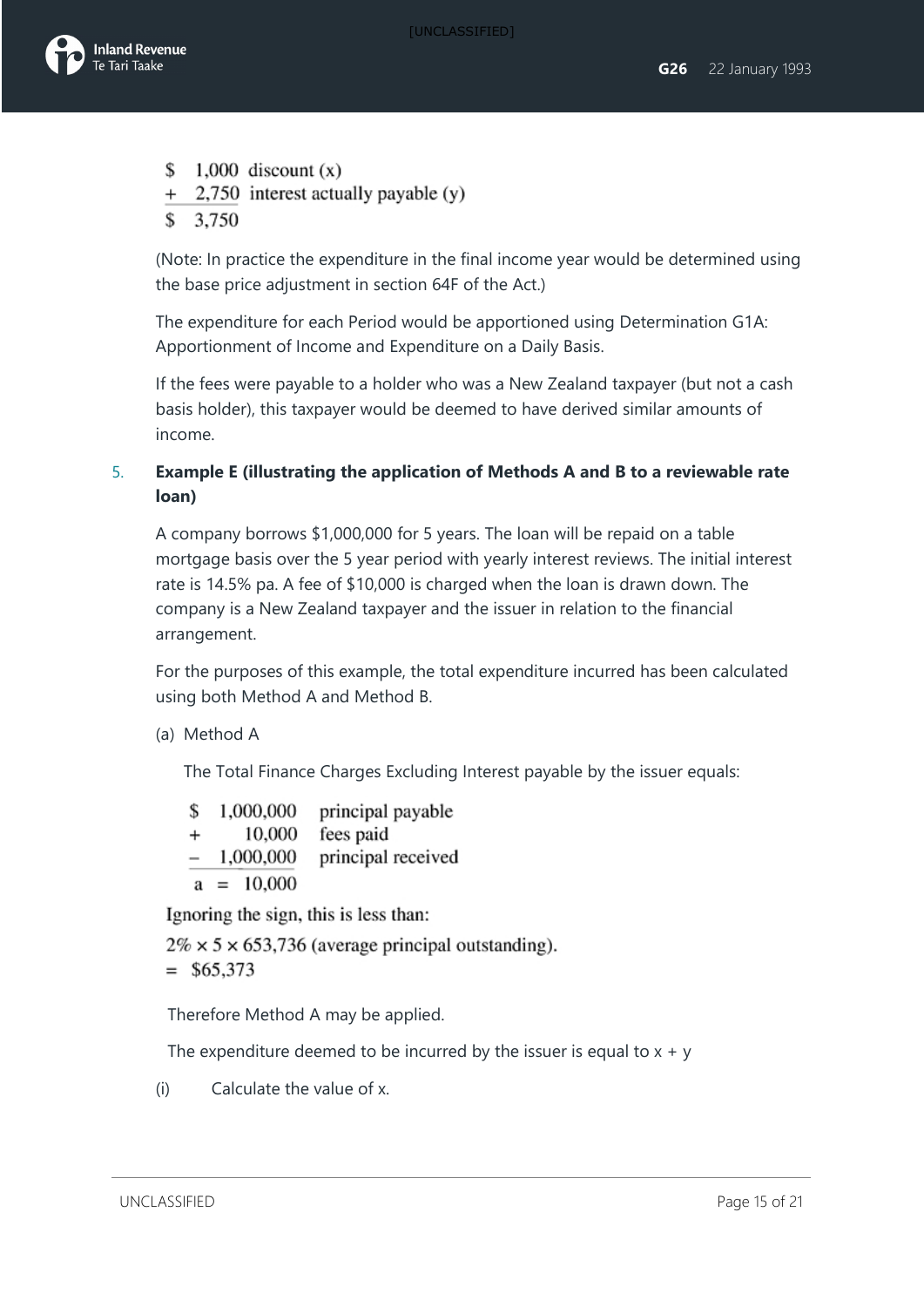

The following table sets out the cashflows in relation to the arrangement (based on an initial interest rate of 14.5% pa) and the allocation of the Total Finance Charges Excluding Interest to each income year on a straight line basis, as allowed for in Method A.

| Period<br>$b = 1$ | Principal<br>Outstanding<br>с<br>(1) | Payment | Principal<br>Reduction | Interest<br>at 14.5%<br>pа | $x =$ Allocation<br>to each one<br>year period<br>$a \times b \times c$ |
|-------------------|--------------------------------------|---------|------------------------|----------------------------|-------------------------------------------------------------------------|
|                   |                                      |         |                        |                            | d                                                                       |
| Year 1            | 1,000,000                            | 294,792 | 149,792                | 145,000                    | 3,059                                                                   |
| Year 2            | 850,208                              | 294,792 | 171,512                | 123,280                    | 2,601                                                                   |
| Year 3            | 678,696                              | 294,792 | 196,381                | 98,411                     | 2,076                                                                   |
| Year 4            | 482,315                              | 294,792 | 224,856                | 69,936                     | 1,476                                                                   |
| Year 5            | 257,459                              | 294,792 | 257,459                | 37,333                     | 788                                                                     |
|                   | 3,268,678                            |         | 1,000,000              | 473,960                    | 10,000                                                                  |

#### NOTES:

(1) Calculated at 14.5% p.a.

(2) Figures rounded to nearest whole dollar

(3)  $b = 1$ , since all Periods are the same length  $a = 10,000$ , and  $d = 3,268,678$ 

throughout the term of the arrangement.

(ii) In this case, "y" is the actual Interest paid in a Period. Values for this example are shown in the table below.

(iii) The expenditure deemed to be incurred in each Period is shown in the table below. The example assumes that the annual payment is adjusted to reflect the move in Interest rates. Thus the principal outstanding in any period will be as calculated in the table above.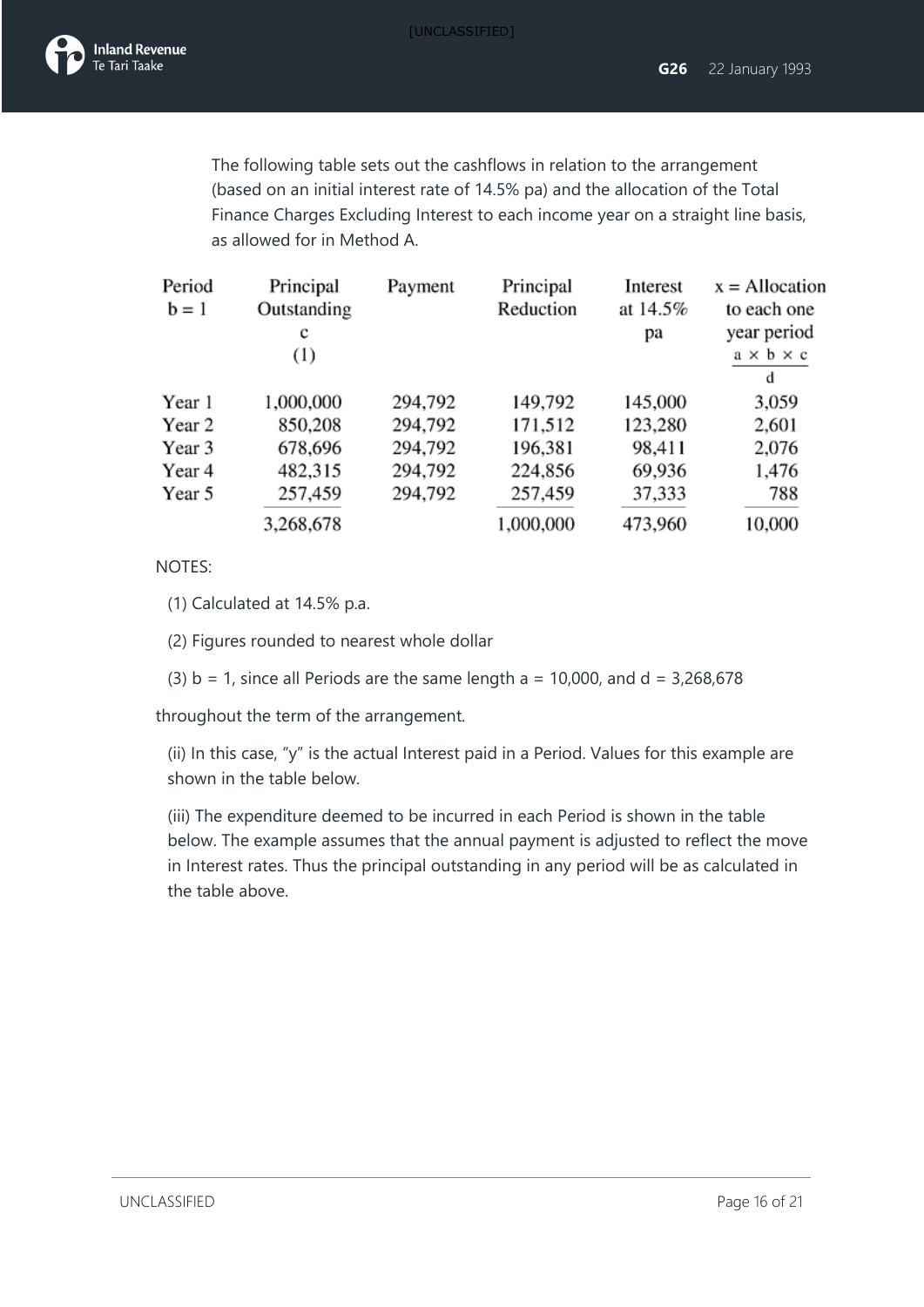

| Year | Allocation<br>x | Interest<br>rate<br>% | Actual<br>Interest<br>payable | Total<br>expenditure<br>incurred |
|------|-----------------|-----------------------|-------------------------------|----------------------------------|
|      |                 |                       | v                             | $x + y$                          |
|      | 3,059           | 14.5                  | 145,000(i)                    | 148,059                          |
| 2    | 2,601           | 13.5                  | 114,778(ii)                   | 117,379                          |
| 3    | 2,076           | 12.8                  | 86,873                        | 88,949                           |
| 4    | 1,476           | 12.0                  | 57,878                        | 59,354                           |
| 5    | 788             | 12.9                  | 33,212                        | 34,000                           |
|      | 10,000          |                       | 437,741                       | 447,741                          |

#### NOTES:

(1) Figures rounded to whole numbers.

(2) (i) \$1,000,000 (principal outstanding in the first Period)  $\times$  14.5% = \$145,000 (ii) \$850,208 (principal outstanding in the second period)  $\times$  13.5% = \$114,778

(3) The allocation of the Total Finance Charges Excluding Interest does not change as the Interest rate changes.

### (b) Method B

This example assumes that the borrower chose to account for all its variable rate financial arrangements using Method B of this Determination. The expenditure deemed to be incurred is calculated using the formula  $x + y$ .

In Method B,  $x = e - f$ .

(i) Calculate e. The yield to maturity is calculated as 14.923% pa using Determination G3: Yield to Maturity Method and the expected cashflows which are as follows:

| (990,000) | principal lent net of fees paid |
|-----------|---------------------------------|
| 294,792   | annual payments                 |
| 294,792   | annual payments                 |
| 294,792   | annual payments                 |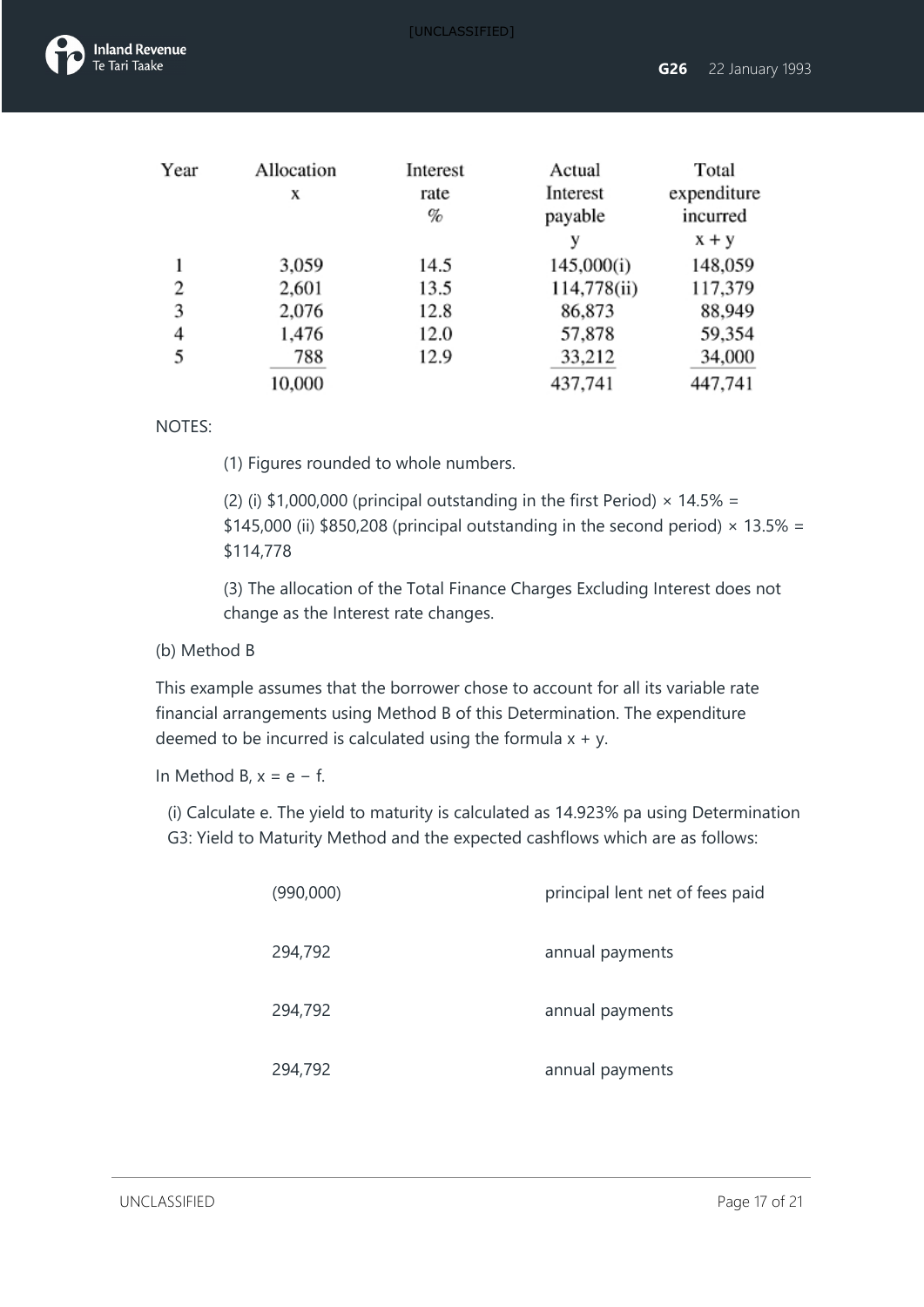

| 294,792 | annual payments |
|---------|-----------------|
|         |                 |
| 294,792 | annual payments |

The table below shows the values of e for each Period.

(ii) Calculate f at an Interest rate of 12.45%, the rate for the first Period. The values for f are shown on the table below.

The following table shows the calculation of the expenditure deemed to be incurred by the borrower.

| Total     | Assumed  | Total       | Actual   | Actual   | Total       |
|-----------|----------|-------------|----------|----------|-------------|
| Finance   | Interest | Finance     | interest | interest | expenditure |
| Charges   | at 14.5% | Charges     | rate %   | payable  | deemed to   |
| (assuming | (2)      | Excluding   | pa (3)   |          | be incurred |
| 14.5% pa  |          | Interest    |          |          |             |
| Interest  |          |             |          |          |             |
| (1)       |          |             |          |          |             |
| e         | f        | $x = e - f$ |          | у        | $x + y$     |
| 147,734   | 145,000  | 2,734       | 14.5     | 145,000  | 147,734     |
| 125,790   | 123,280  | 2,510       | 13.5     | 114,778  | 117,288     |
| 100,000   | 98,411   | 2,159       | 12.8     | 86,873   | 89,032      |
| 71,587    | 69,936   | 1,651       | 12.0     | 57,878   | 59,529      |
| 38,279    | 37,333   | 946         | 12.9     | 33,212   | 34,158      |
| 483,960   | 473,960  | 10,000      |          | 437,741  | 447,741     |
|           |          |             |          |          |             |

#### NOTES:

(1) Based on the yield to maturity rate of 14.923% pa, calculated using Determination G3 and an Interest rate of 14.5% throughout.

(2) At 14.5% pa; this is the same as in the first table in paragraph (a) of this example.

(3) Actual Interest payable (y) is calculated on principal outstanding in each Period and is the same as the second table in paragraph (a) above.

(4) Figures rounded to whole numbers.

#### 6. **Example F (illustrating Method B on an income year basis)**

Method B may be applied in respect of Periods or income years. In example D and E, Determination G3 was used to calculate the yield to maturity rate, which was then used to calculate e (Total Finance Charges), for each Period. In the present example,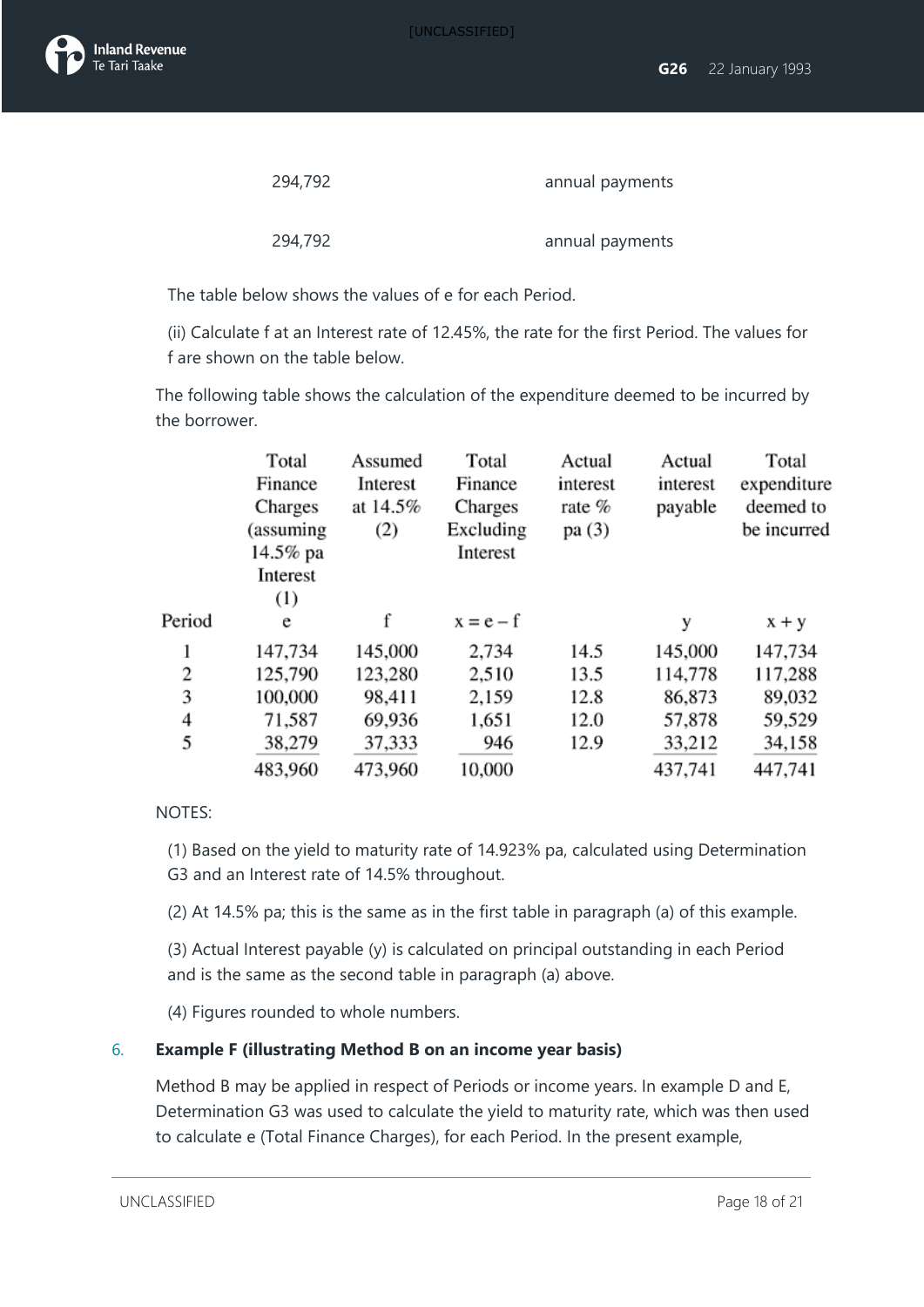Determination G10B: Present Value Calculation Methods is used in conjunction with Determination G11A: Present Value Based Yield to Maturity Method to calculate the yield to maturity rate and e for each income year. Example F is similar to example D.

On 1 March 1992 a New Zealand investor purchases, for \$9,000 a 3 year note with a face value of \$10,000 maturing 1 March 1995. Interest at Libor plus 1% pa, is payable half yearly in arrears. Fees of 2% of the face value are payable by the borrower to the investor on issue. The investor balances on 31 March and elects to use a 365 day basis.

The Interest rate is 10% pa in the first Period after issue.

Assuming that this Interest rate holds throughout the term of the notes, the yield to maturity is 15.12% pa, calculated at half yearly rests. This allows for the 2% fees, and uses the net purchase price of  $9,000 - 200 = 8,800$ .

Income deemed to be derived during an income year is calculated using the formula x + y.

(a) Method A of this determination cannot be used because the Small Discount or Premium Criteria are not met. That is,  $2\% \times 3$  (years)  $\times$  10,000 (average principal outstanding) = 600 which is smaller than the discount plus fees of \$1,200.

(b) Apply Method B to calculate the value of x.

$$
x = e - f
$$

The following table sets out the allocation of the Total Finance Charges Excluding Interest (x) between the income years.

| Income year<br>ending | Present<br>value     | Assumed<br>amounts        | Total<br>Finance | Interest<br>at 10% pa | <b>Total Finance</b><br>Charges |
|-----------------------|----------------------|---------------------------|------------------|-----------------------|---------------------------------|
| 31/3                  | at year<br>end $(1)$ | receivable<br>during year | Charges<br>(2)   |                       | Excluding<br>Interest           |
|                       |                      |                           | e                | f                     | $x = e - f$                     |
| 1992                  | 8,906                | $-8,800$                  | 106              |                       | 106                             |
| 1993                  | 9,253                | 1,000                     | 1,347            | 1,000                 | 347                             |
| 1994                  | 9,654                | 1,000                     | 1,401            | 1,000                 | 401                             |
| 1995                  |                      | 11,000                    | 1,346            | 1,000                 | 346                             |
|                       |                      | 4,200                     | 4,200            |                       | 1,200                           |

NOTES:

(1) Calculated at 15.12% pa in accordance with Method A of Determination G10B: Present Value Calculation Methods.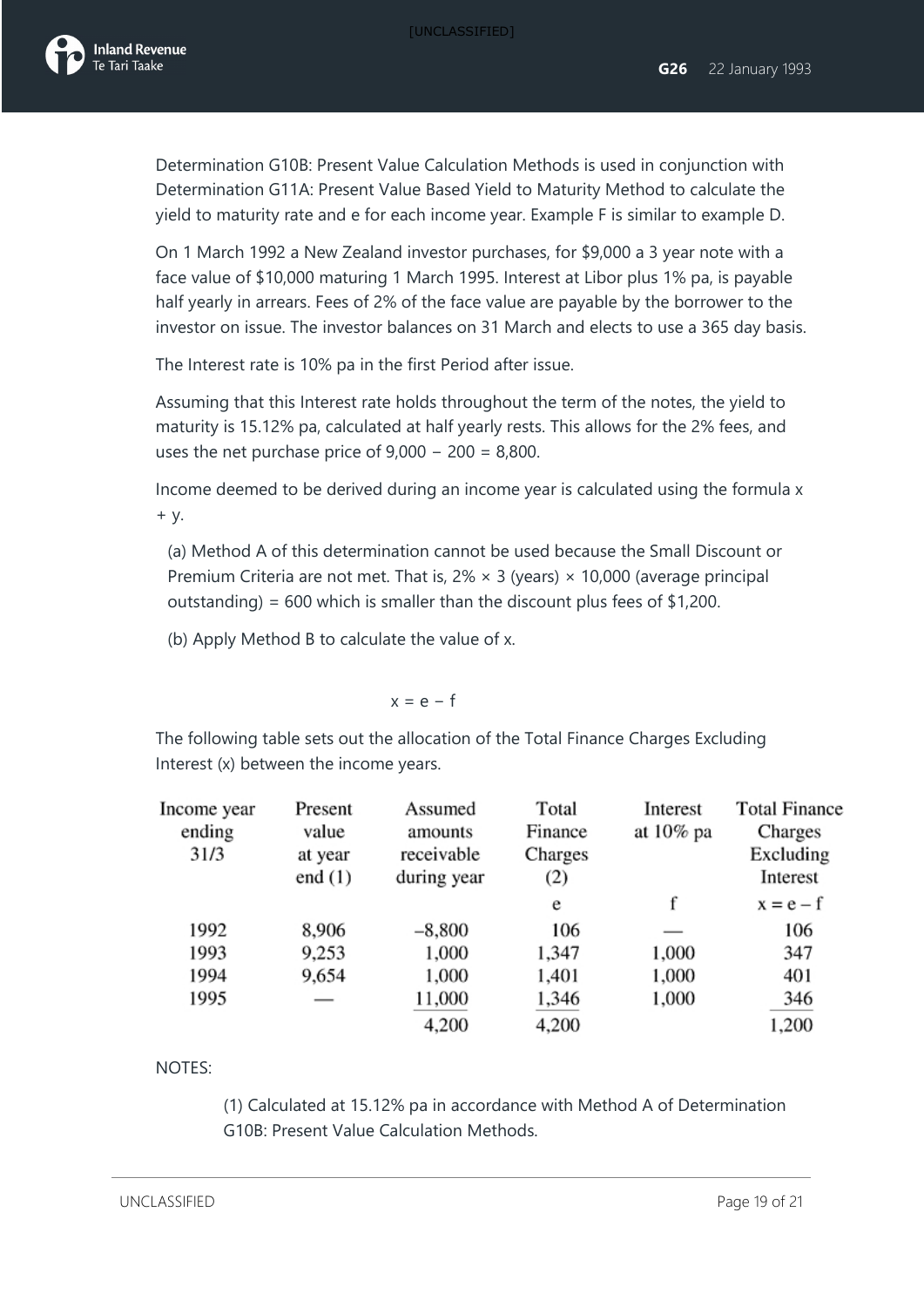(2) Calculated in accordance with Determination G11A: Present Value Based Yield to Maturity Method. In the 1994 income year, for example—

Total Finance Charges =

|        |              | (a) 9,654 Present value at year end |
|--------|--------------|-------------------------------------|
| $-(b)$ | $\bf{0}$     | Amounts payable by holder           |
|        | $+(c)$ 1,000 | Amounts receivable by holder        |
|        | $-(d)$ 9,253 | Present value at preceding year end |
|        | $= 1,401$    |                                     |

(c) In this case, y is the actual Interest paid in a Period. Values for this example are shown in the table below.

The income deemed to be derived in each income year will be as follows:

| Income<br>year ending<br>31/3 | Period | Actual<br>Interest<br>rate % pa | Interest<br>received<br>in Period | Interest<br>received<br>in income<br>year | Total<br>Finance<br>Charges<br>Excluding<br>Interest | Income<br>deemed<br>to be<br>derived |
|-------------------------------|--------|---------------------------------|-----------------------------------|-------------------------------------------|------------------------------------------------------|--------------------------------------|
|                               |        |                                 |                                   | у                                         | X                                                    | $x + y$                              |
| 1992                          |        |                                 |                                   |                                           | 106                                                  | 106                                  |
| 1993                          |        | 10                              | 500                               | 1,050                                     | 106                                                  | 106                                  |
|                               | 2      | 11                              | 550                               |                                           |                                                      |                                      |
| 1994                          | 3      | 9                               | 450                               | 900                                       | 401                                                  | 1,301                                |
|                               | 4      | 9                               | 450                               |                                           |                                                      |                                      |
| 1995                          | 5      | 8                               | 400                               | 800                                       | 346                                                  | 1,146                                |
|                               | 6      | 8                               | 400                               |                                           |                                                      |                                      |
|                               |        |                                 |                                   | 2,750                                     | 1,200                                                | 3,950                                |

The total is confirmed as:

### 1,200 discount plus 2,750 interest actually receivable 3,950

(Note: In practice the income in the final year would be determined using the base price adjustment in section 64F of the Act.)

If the fees were payable by a borrower who was a New Zealand taxpayer with the same income year end, this taxpayer would be deemed to have incurred similar amounts of expenditure.